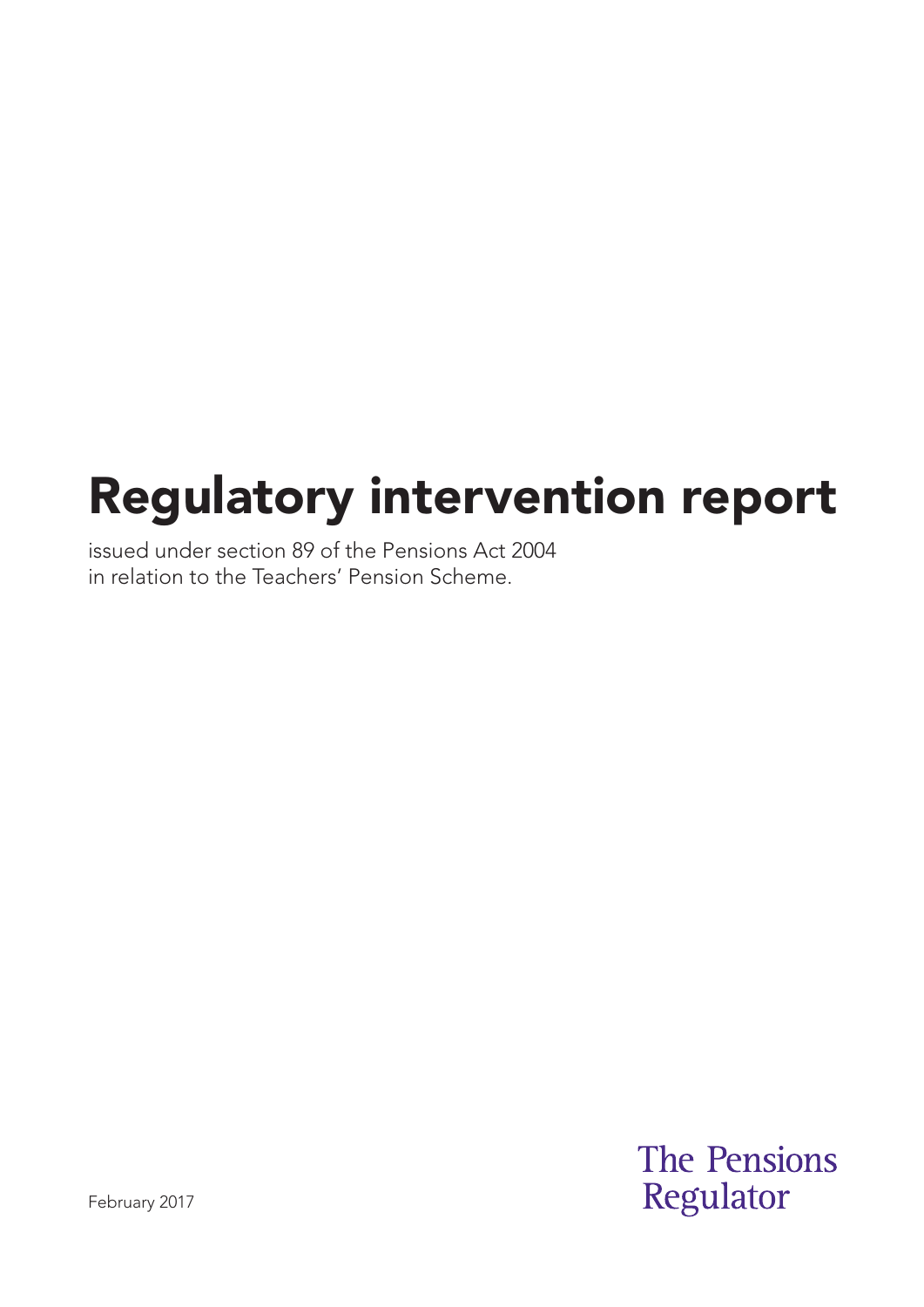## **Background**

We have taken action to support the scheme manager and administrator of the Teachers' Pension Scheme to ensure that all employers connected to this scheme have submitted their audited End of Year Certificates (EOYCs) for 2014-2015.

The EOYC process is completed annually by all employers. It provides assurance to the Secretary of State for Education (in their capacity as scheme manager) that all contributions due have been deducted and correctly paid over to the relevant scheme.

EOYCs are important as they play a vital part in ensuring member records are accurate, and they enable the administrator to provide correct benefit statements to members.

The information provided in an EOYC forms part of the records the scheme manager legally has to maintain.

#### Illustrated summary



43 employers

3 local and 40 non-local authority employers

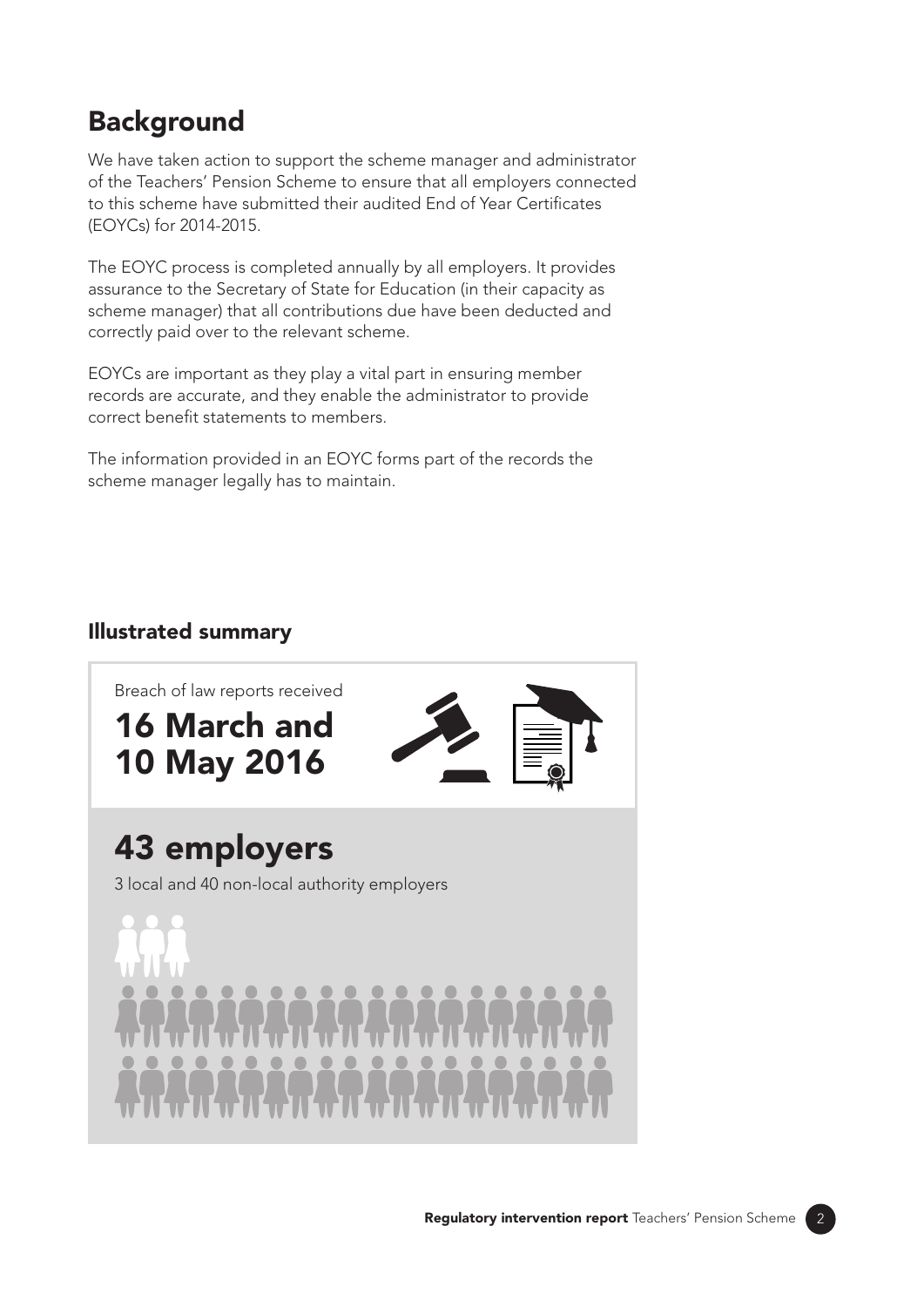### Summary of events

The Teachers' Pension Scheme (the Scheme) is defined as a public service scheme under the Public Service Pensions Act (2013). On 16 March and 10 May 2016, we received breach of law reports from Capita – the scheme administrator. These reports informed us that three local and 40 non-local authority employers (including academies, free schools, independent schools and further education establishments) had failed to submit their audited EOYCs 2014-2015 to the scheme manager by the legal deadline.

The administrator had contacted each non-compliant employer five times about their late submission of the EOYC, and three reminders were addressed to the Head of Finance of each employer. The administrator had also warned each employer that if they did not comply with the law, they would be reported to us. Not submitting the audited EOYC meant the administrator was unable to:

- fully reconcile membership and credit the contributions to the Scheme for 2014-2015
- maintain the scheme records it is legally obliged to keep.

The scheme manager and pension board, as part of their day-to-day governance and administration arrangements, had been made fully aware of the work being undertaken by the administrator relating to these non-compliant employers and had been informed in advance by the administrator that it would be submitting the breach of law reports to us.

# Regulatory action

We engaged with the non-compliant employers to establish why they were not complying with the law and what actions they would be taking to correct this. Our findings highlighted a lack of knowledge and understanding by the employers on EOYC submissions, for example:

- employers had not responded to the administrators' chasers for outstanding audited EOYC submissions
- others knew they had to submit an audited EOYC but had not treated it as a priority, resulting in failure to meet the legal deadline
- one employer had not appreciated that two audited EOYCs were required to be submitted to the Scheme due to its conversion during the 2014-15 year to an academy
- confusion existed between some employers and their auditors around who was responsible for submitting the audited certificate to the scheme manager.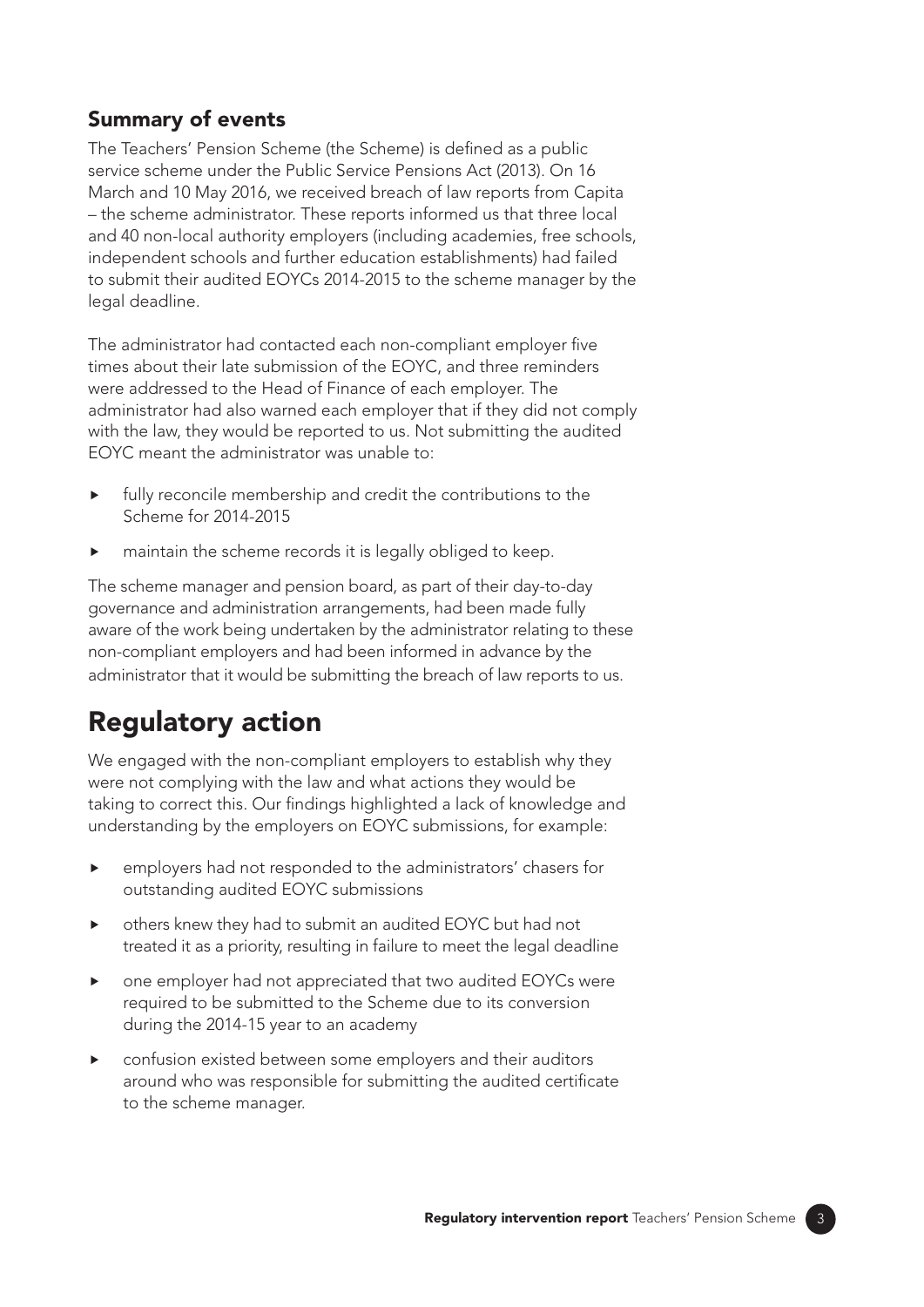#### **Outcome**

As a result of our engagement with these employers, all but one are now compliant with the law. The scheme manager removed the noncompliant employer from the scheme, and subsequently, the employer entered administration.

Because all remaining employers in the scheme were now compliant, this meant we did not need to use our powers and issue a third party compliance notice under section 14 of the Pensions Act 2004. This power can be used against non-compliant employers where their actions have caused breaches of pension legislation.

# General

Record-keeping is a vital part of running a scheme and public service pension schemes have a legal obligation to maintain certain data.

We expect schemes to demonstrate that they keep accurate, up-to-date and long-term records so they can govern and administer their pension scheme efficiently.

Scheme managers have a legal duty to provide their members with accurate and timely information about their benefits, and they can't do this if they do not hold accurate records.

Employers provide most of the data needed by schemes, and both employers and scheme managers must ensure they are meeting their legal obligations to the scheme.

Scheme managers should have robust processes in place to ensure accurate data is provided on time, as seen in this case. They should take appropriate action to ensure employers provide the information required by law to the scheme.

Where these actions fail to resolve the issue, we have powers to tackle employer non-compliance, and we'll use them where appropriate.

The scheme manager and other parties (including employers, administrators and members of the pension board) have a duty to report breaches of the law to us, where they believe this is of material significance. We urge them to engage with us in a prompt and open manner, as demonstrated in this case. This allows us to take appropriate action at an early stage. There is more information about reporting breaches on our [website](http://www.tpr.gov.uk/code1).